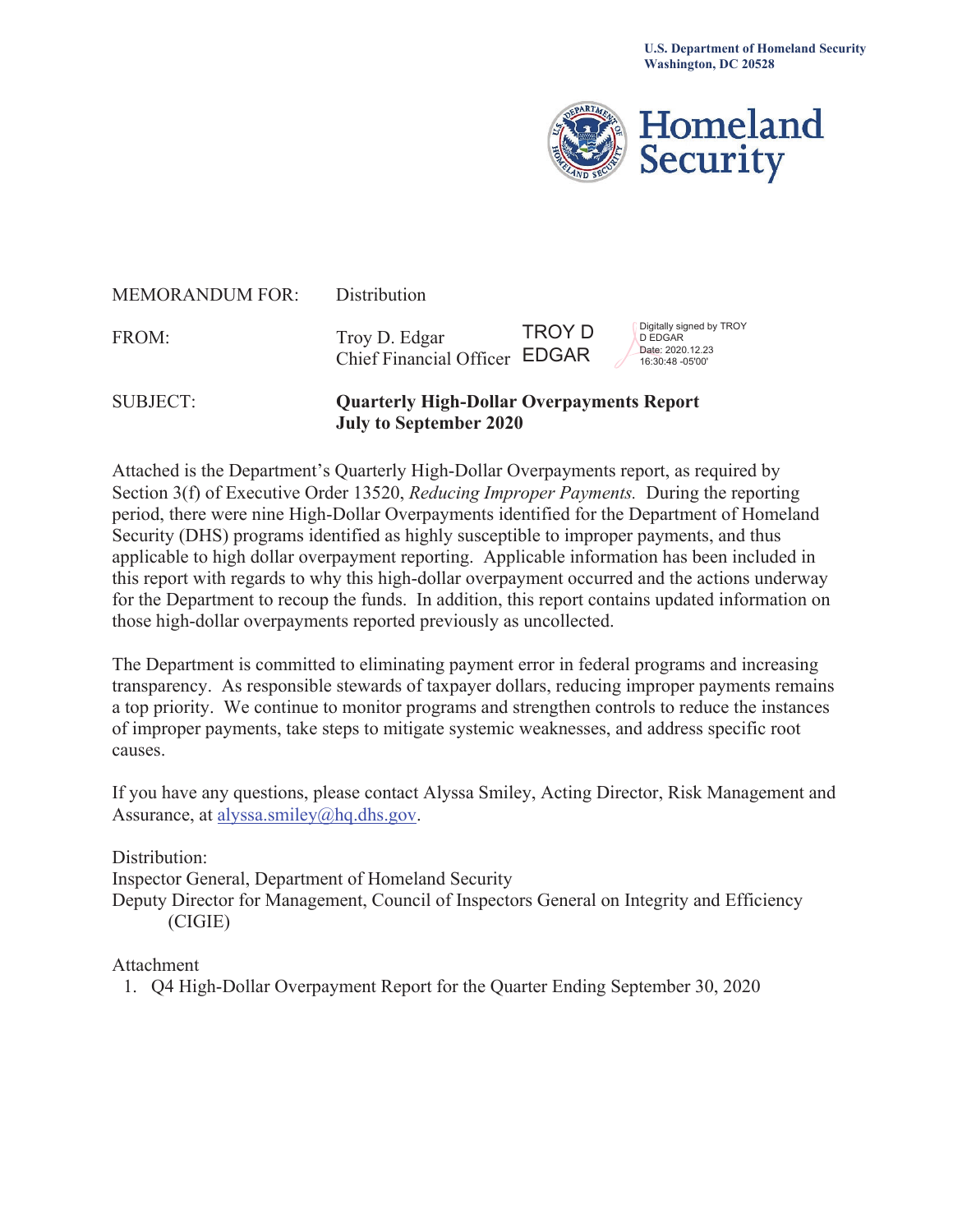#### **Department of Homeland Security High-Dollar Overpayments Report for the Current Quarter ending September 30, 2020**

| <b>Current Quarter Activity</b> |                                                |      |           |                   |                                         |                                                                                                                                                                                                                                                                                                                                                                                                                                                                                                             |                 |                                                        |                                                                                                                                                                                                                                                                                                        |                                   |                                                  |                                 |                    |                   |                       |                         |                                                      |                               |
|---------------------------------|------------------------------------------------|------|-----------|-------------------|-----------------------------------------|-------------------------------------------------------------------------------------------------------------------------------------------------------------------------------------------------------------------------------------------------------------------------------------------------------------------------------------------------------------------------------------------------------------------------------------------------------------------------------------------------------------|-----------------|--------------------------------------------------------|--------------------------------------------------------------------------------------------------------------------------------------------------------------------------------------------------------------------------------------------------------------------------------------------------------|-----------------------------------|--------------------------------------------------|---------------------------------|--------------------|-------------------|-----------------------|-------------------------|------------------------------------------------------|-------------------------------|
| Component                       | Recipient<br>Type<br>(Entity or<br>Individual) | City | State     | Program<br>Office | Treasury<br><b>Fund Symbol</b><br>(TFS) | <b>Recovery Actions</b><br><b>Taken or Planned</b>                                                                                                                                                                                                                                                                                                                                                                                                                                                          | Category (Bill) | <b>Cause of Overpayment</b><br>Category                | Why the Overpayment<br><b>Occurred And Actions to Payment Date</b><br><b>Prevent Reoccurrence</b>                                                                                                                                                                                                      |                                   | High \$<br>Overpayment<br><b>Date Identified</b> | Date<br>Overpayment<br>Recouped | <b>Amount Paid</b> | Correct<br>Amount | Overpayment<br>Amount | <b>Recovered Amount</b> | <b>Waived Amount</b><br>or Documentation<br>Received | Outstanding<br><b>Balance</b> |
| FEMA                            | Entity                                         | N/A  | GA        | Public Assistance | 70X0702                                 | FEMA has implemented Validate as You<br>Go (VAYGo) for Public Assistance<br>subawards. VAYGo is focused on<br>ensuring drawdowns and disbursements<br>are in compliance with all applicable<br>Federal laws, regulations, and policies.<br>As final reviews are completed, FEMA<br>plans to issue Debt letters in accordance<br>with FEMA Debt Directive Procedures, as<br>appropriate. Recipients have a right to<br>appeal in order to drive the final<br>determination and debt recoupment<br>amount(s). | Assistance      | Failure to Verify: Financial Data                      | Inadequate documentation<br>received/available to validate<br>payment - supporting<br>documentation was not<br>submitted/is not available to<br>substantiate the transaction.<br>FEMA has incorporated the<br>Validate as You Go (VAYGo)<br>review process to review grants<br>payments incrementally. | 7/6/2018<br>7/17/2018             | 9/30/2020                                        | $\sim$                          | \$253,712.32       | \$39,796.10       | \$213,916.22          | \$0.00                  | \$0.00                                               | \$213,916.22                  |
| <b>FEMA</b>                     | Entity                                         | N/A  | PR        | Public Assistance | 70X0702                                 | FEMA has implemented Validate as You<br>Go (VAYGo) for Public Assistance<br>subawards. VAYGo is focused on<br>ensuring drawdowns and disbursements<br>are in compliance with all applicable<br>Federal laws, regulations, and policies.<br>As final reviews are completed, FEMA<br>plans to issue Debt letters in accordance<br>with FEMA Debt Directive Procedures, as<br>appropriate. Recipients have a right to<br>appeal in order to drive the final<br>determination and debt recoupment<br>amount(s). | Assistance      | Inability to Access Data<br>Data Needed Does Not Exist | Inadequate documentation<br>received/available to validate<br>payment - supporting<br>documentation was not<br>submitted/is not available to<br>substantiate the transaction.<br>FEMA has incorporated the<br>Validate as You Go (VAYGo)<br>review process to review grants<br>payments incrementally. | 10/30/2017                        | 9/30/2020                                        |                                 | \$5,549,426.00     | \$0.00            | \$5,549,426.00        | \$0.00                  | \$0.00                                               | \$5,549,426.00                |
| <b>FEMA</b>                     | Entity                                         | N/A  | <b>PR</b> | Public Assistance | 70X0702                                 | FEMA has implemented Validate as You<br>Go (VAYGo) for Public Assistance<br>subawards. VAYGo is focused on<br>ensuring drawdowns and disbursements<br>are in compliance with all applicable<br>Federal laws, regulations, and policies.<br>As final reviews are completed, FEMA<br>plans to issue Debt letters in accordance<br>with FEMA Debt Directive Procedures, as<br>appropriate. Recipients have a right to<br>appeal in order to drive the final<br>determination and debt recoupment<br>amount(s). | Assistance      | Failure to Verify: Financial Data                      | Inadequate documentation<br>received/available to validate<br>payment - supporting<br>documentation was not<br>submitted/is not available to<br>substantiate the transaction.<br>FEMA has incorporated the<br>Validate as You Go (VAYGo)<br>review process to review grants<br>payments incrementally. | 2/2/2018                          | 9/30/2020                                        | $\sim$                          | \$646,822.48       | \$297.46          | \$646,525.02          | \$0.00                  | \$0.00                                               | \$646,525.02                  |
| FEMA                            | Entity                                         | N/A  | VI        | Public Assistance | 70X0702                                 | FEMA has implemented Validate as You<br>Go (VAYGo) for Public Assistance<br>subawards. VAYGo is focused on<br>ensuring drawdowns and disbursements<br>are in compliance with all applicable<br>Federal laws, regulations, and policies.<br>As final reviews are completed, FEMA<br>plans to issue Debt letters in accordance<br>with FEMA Debt Directive Procedures, as<br>appropriate. Recipients have a right to<br>appeal in order to drive the final<br>determination and debt recoupment<br>amount(s). | Assistance      | Failure to Verify: Financial Data                      | Inadequate documentation<br>received/available to validate<br>payment - supporting<br>documentation was not<br>submitted/is not available to<br>substantiate the transaction.<br>FEMA has incorporated the<br>Validate as You Go (VAYGo)<br>review process to review grants<br>payments incrementally. | 2/9/2018<br>3/26/2018             | 9/30/2020                                        | $\sim$                          | \$53,176,168.94    | \$2,831,064.63    | \$50,345,104.31       | \$0.00                  | \$0.00                                               | \$50,345,104.31               |
| <b>FEMA</b>                     | Entity                                         | N/A  | VI        | Public Assistance | 70X0702                                 | FEMA has implemented Validate as You<br>Go (VAYGo) for Public Assistance<br>subawards. VAYGo is focused on<br>ensuring drawdowns and disbursements<br>are in compliance with all applicable<br>Federal laws, regulations, and policies.<br>As final reviews are completed, FEMA<br>plans to issue Debt letters in accordance<br>with FEMA Debt Directive Procedures, as<br>appropriate. Recipients have a right to<br>appeal in order to drive the final<br>determination and debt recoupment<br>amount(s). | Assistance      | Inability to Access Data                               | Inadequate documentation<br>received/available to validate<br>payment - supporting<br>documentation was not<br>submitted/is not available to<br>substantiate the transaction<br>FEMA has incorporated the<br>Validate as You Go (VAYGo)<br>review process to review grants<br>payments incrementally.  | 4/5/2018<br>4/6/2018<br>5/21/2018 | 9/30/2020                                        | $\sim$                          | \$255,521.00       | \$0.00            | \$255,521.00          | \$0.00                  | \$0.00                                               | \$255,521.00                  |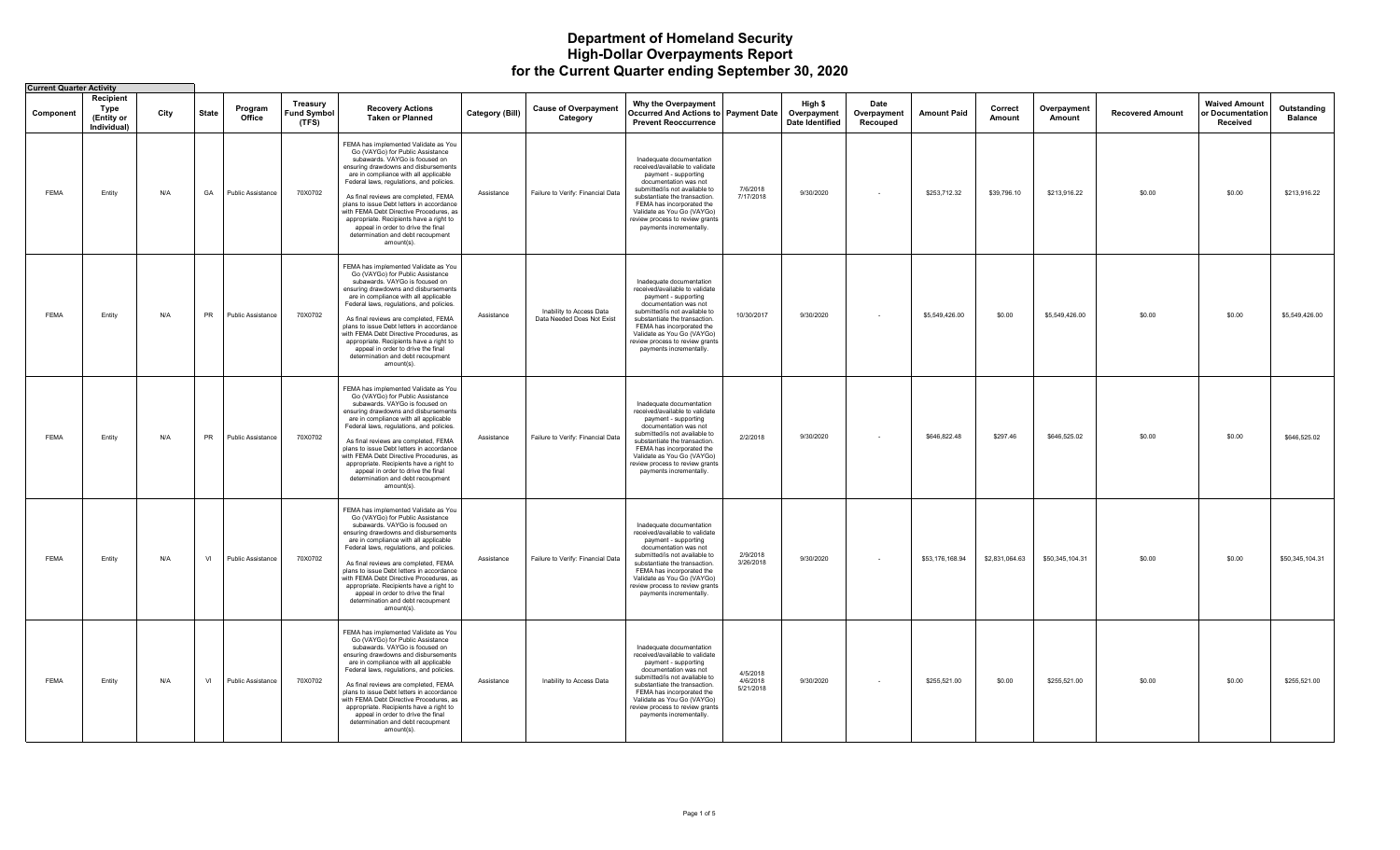### **Department of Homeland Security High-Dollar Overpayments Report for the Current Quarter ending September 30, 2020**

| Recipient<br>High \$<br>Date<br><b>Waived Amount</b><br>Why the Overpayment<br>Treasury<br><b>Cause of Overpayment</b><br>Outstanding<br><b>Recovery Actions</b><br>Correct<br>Type<br>Program<br>Overpayment<br><b>Category (Bill)</b><br><b>State</b><br><b>Amount Paid</b><br>or Documentation<br>City<br><b>Fund Symbol</b><br>Occurred And Actions to Payment Date<br>Component<br><b>Recovered Amount</b><br>Overpayment<br>Overpayment<br>Office<br><b>Taken or Planned</b><br>(Entity or<br>Category<br><b>Balance</b><br>Amount<br>Amount<br><b>Date Identified</b><br>(TFS)<br><b>Prevent Reoccurrence</b><br>Received<br>Recouped<br>Individual)<br>FEMA has implemented Validate as You<br>Go (VAYGo) for Public Assistance<br>subawards. VAYGo is focused on<br>Inadequate documentation<br>received/available to validate<br>ensuring drawdowns and disbursements<br>are in compliance with all applicable<br>payment - supporting<br>Federal laws, regulations, and policies.<br>documentation was not<br>submitted/is not available to<br>9/30/2020<br>\$141,105.29<br>\$0.00<br>\$141,105.29<br>\$0.00<br>\$0.00<br><b>FEMA</b><br>VI<br>8/21/2018<br>\$141,105.29<br>N/A<br>70X0702<br><b>Public Assistance</b><br>Inability to Access Data<br>Entity<br>Assistance<br>$\sim$<br>As final reviews are completed, FEMA<br>substantiate the transaction.<br>plans to issue Debt letters in accordance<br>FEMA has incorporated the<br>with FEMA Debt Directive Procedures, as<br>Validate as You Go (VAYGo)<br>appropriate. Recipients have a right to<br>review process to review grants<br>appeal in order to drive the final<br>payments incrementally.<br>determination and debt recoupment<br>amount(s).<br>The amount identified to be improper was<br>initially caught by FEMA in 2018 and a bill<br>Department of Agriculture<br>National Finance Center (NFC)<br>was issued to the employee for the<br>Administrative or Process Error<br><b>Mission Support</b><br>\$0.00<br>\$0.00<br>11/9/2017<br>9/30/2020<br>\$55,462.03<br>\$405.00<br>\$55,057.03<br><b>TX</b><br><b>FEMA</b><br>70X0702<br>collection of overpaid funds. FEMA does<br>\$55,057.03<br>programming issue resulted in a<br>Dallas<br><b>Employee Payment</b><br>Individual<br>Made by Federal Agency<br>Pavroll<br>not have confirmation/documentation of<br>miscalculation of the payroll<br>the payment in full from the separated<br>payment.<br>employee.<br>Due to a travel system issue,<br>Based on the nature of the improper<br>receipt documentation was<br>payment, FEMA is evaluating whether any<br>Administrative or Process Error<br><b>Mission Support</b><br>inadvertently deleted by the<br>3/26/2018<br>\$5,991.20<br>\$28,764.34<br>\$0.00<br>\$0.00<br>9/30/2020<br>\$34,755.54<br><b>FEMA</b><br>IN<br>70X0702<br>\$28,764.34<br><b>Employee Payment</b><br>Individual<br>Bloomington<br>$\sim$<br>actual overpayment was made to the<br>Made by Federal Agency<br>employee. The travel system was<br>Travel<br>unable to restore the deleted<br>employee and thus recoverable.<br>documents.<br>Chief Financial Officer (CFO) Office will<br>Financial<br>Invoiced rates could not be<br>1/22/2019<br>meet with the Procurement Office to<br>Administrative or Process Error<br>Management<br>\$1,693,973.16<br>\$0.00<br>\$0.00<br>70X0702<br>9/30/2020<br>\$2,618,231.44<br>\$924,258.28<br>\$924,258.28<br><b>FEMA</b><br>MD<br>Entity<br>Vendor Invoice<br>confirmed as formally<br>Germantown<br>1/28/2019<br>Division - Vendor<br>correct issues with task orders and train<br>Made by Federal Agency<br>established contract labor rates.<br>Payments<br>employees.<br>\$0.00<br>\$62,731,205.04 \$4,571,527.55 \$58,159,677.49<br>\$0.00<br>Total | <b>Current Quarter Activity</b> |  |  |  |  |  |  |  |  |  |  |  |  |  |  |  |  |                 |
|--------------------------------------------------------------------------------------------------------------------------------------------------------------------------------------------------------------------------------------------------------------------------------------------------------------------------------------------------------------------------------------------------------------------------------------------------------------------------------------------------------------------------------------------------------------------------------------------------------------------------------------------------------------------------------------------------------------------------------------------------------------------------------------------------------------------------------------------------------------------------------------------------------------------------------------------------------------------------------------------------------------------------------------------------------------------------------------------------------------------------------------------------------------------------------------------------------------------------------------------------------------------------------------------------------------------------------------------------------------------------------------------------------------------------------------------------------------------------------------------------------------------------------------------------------------------------------------------------------------------------------------------------------------------------------------------------------------------------------------------------------------------------------------------------------------------------------------------------------------------------------------------------------------------------------------------------------------------------------------------------------------------------------------------------------------------------------------------------------------------------------------------------------------------------------------------------------------------------------------------------------------------------------------------------------------------------------------------------------------------------------------------------------------------------------------------------------------------------------------------------------------------------------------------------------------------------------------------------------------------------------------------------------------------------------------------------------------------------------------------------------------------------------------------------------------------------------------------------------------------------------------------------------------------------------------------------------------------------------------------------------------------------------------------------------------------------------------------------------------------------------------------------------------------------------------------------------------------------------------------------------------------------------------------------------------------------------------------------------------------------------------------------------------------------------------------------------------------------------------------------------------------------------------------------------------------------------------------------------------------------------------------------------------------------------------------------------------------------------------------------------------------------------|---------------------------------|--|--|--|--|--|--|--|--|--|--|--|--|--|--|--|--|-----------------|
|                                                                                                                                                                                                                                                                                                                                                                                                                                                                                                                                                                                                                                                                                                                                                                                                                                                                                                                                                                                                                                                                                                                                                                                                                                                                                                                                                                                                                                                                                                                                                                                                                                                                                                                                                                                                                                                                                                                                                                                                                                                                                                                                                                                                                                                                                                                                                                                                                                                                                                                                                                                                                                                                                                                                                                                                                                                                                                                                                                                                                                                                                                                                                                                                                                                                                                                                                                                                                                                                                                                                                                                                                                                                                                                                                                                |                                 |  |  |  |  |  |  |  |  |  |  |  |  |  |  |  |  |                 |
|                                                                                                                                                                                                                                                                                                                                                                                                                                                                                                                                                                                                                                                                                                                                                                                                                                                                                                                                                                                                                                                                                                                                                                                                                                                                                                                                                                                                                                                                                                                                                                                                                                                                                                                                                                                                                                                                                                                                                                                                                                                                                                                                                                                                                                                                                                                                                                                                                                                                                                                                                                                                                                                                                                                                                                                                                                                                                                                                                                                                                                                                                                                                                                                                                                                                                                                                                                                                                                                                                                                                                                                                                                                                                                                                                                                |                                 |  |  |  |  |  |  |  |  |  |  |  |  |  |  |  |  |                 |
|                                                                                                                                                                                                                                                                                                                                                                                                                                                                                                                                                                                                                                                                                                                                                                                                                                                                                                                                                                                                                                                                                                                                                                                                                                                                                                                                                                                                                                                                                                                                                                                                                                                                                                                                                                                                                                                                                                                                                                                                                                                                                                                                                                                                                                                                                                                                                                                                                                                                                                                                                                                                                                                                                                                                                                                                                                                                                                                                                                                                                                                                                                                                                                                                                                                                                                                                                                                                                                                                                                                                                                                                                                                                                                                                                                                |                                 |  |  |  |  |  |  |  |  |  |  |  |  |  |  |  |  |                 |
|                                                                                                                                                                                                                                                                                                                                                                                                                                                                                                                                                                                                                                                                                                                                                                                                                                                                                                                                                                                                                                                                                                                                                                                                                                                                                                                                                                                                                                                                                                                                                                                                                                                                                                                                                                                                                                                                                                                                                                                                                                                                                                                                                                                                                                                                                                                                                                                                                                                                                                                                                                                                                                                                                                                                                                                                                                                                                                                                                                                                                                                                                                                                                                                                                                                                                                                                                                                                                                                                                                                                                                                                                                                                                                                                                                                |                                 |  |  |  |  |  |  |  |  |  |  |  |  |  |  |  |  |                 |
|                                                                                                                                                                                                                                                                                                                                                                                                                                                                                                                                                                                                                                                                                                                                                                                                                                                                                                                                                                                                                                                                                                                                                                                                                                                                                                                                                                                                                                                                                                                                                                                                                                                                                                                                                                                                                                                                                                                                                                                                                                                                                                                                                                                                                                                                                                                                                                                                                                                                                                                                                                                                                                                                                                                                                                                                                                                                                                                                                                                                                                                                                                                                                                                                                                                                                                                                                                                                                                                                                                                                                                                                                                                                                                                                                                                |                                 |  |  |  |  |  |  |  |  |  |  |  |  |  |  |  |  |                 |
|                                                                                                                                                                                                                                                                                                                                                                                                                                                                                                                                                                                                                                                                                                                                                                                                                                                                                                                                                                                                                                                                                                                                                                                                                                                                                                                                                                                                                                                                                                                                                                                                                                                                                                                                                                                                                                                                                                                                                                                                                                                                                                                                                                                                                                                                                                                                                                                                                                                                                                                                                                                                                                                                                                                                                                                                                                                                                                                                                                                                                                                                                                                                                                                                                                                                                                                                                                                                                                                                                                                                                                                                                                                                                                                                                                                |                                 |  |  |  |  |  |  |  |  |  |  |  |  |  |  |  |  | \$58,159,677.49 |

1) For multiple payments consolidated into one identified quarterly high dollar overpayment to the individual or entity, all overpayment categories and payment dates are noted. Payment date set as the SMARTLINK Payment Dra

2) As part of the PliA review, DHS Components review prior fiscal year disbursements (for disaster supplemental programs, payments are reviewed two years in arrears) for the identified programs. For high dollar overpayment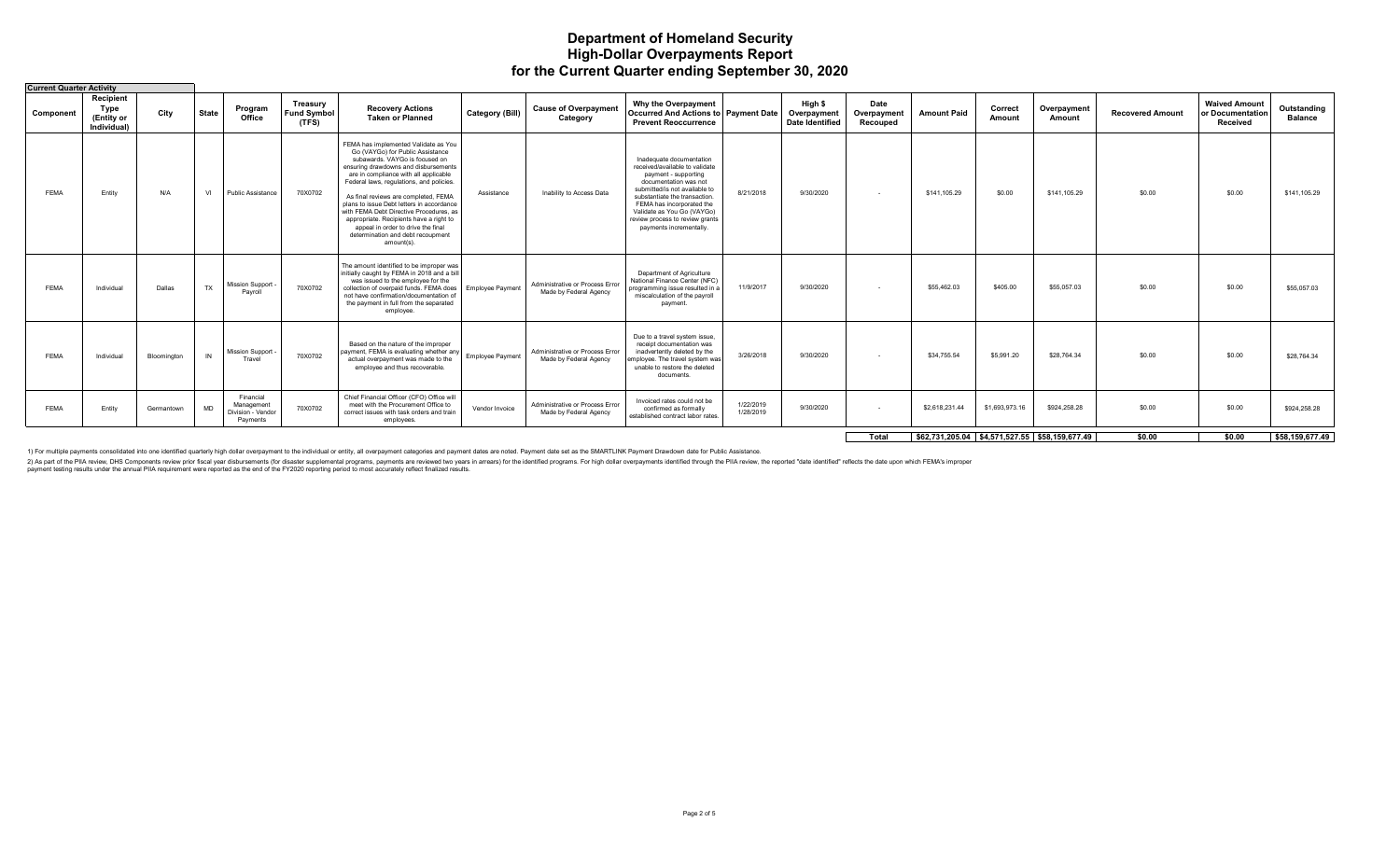## **Department of Homeland Security Current Status of Outstanding High-Dollar Overpayments Previously Reported for the Quarter Ending September 30, 2020**

|             | Debts Under Collection by DHS                          |            |              |                                                          |                                                                                                                                                                                                                                                                                                                                                                                                         |                           |                                                            |                    |                           |                           |                     |                            |                                  |
|-------------|--------------------------------------------------------|------------|--------------|----------------------------------------------------------|---------------------------------------------------------------------------------------------------------------------------------------------------------------------------------------------------------------------------------------------------------------------------------------------------------------------------------------------------------------------------------------------------------|---------------------------|------------------------------------------------------------|--------------------|---------------------------|---------------------------|---------------------|----------------------------|----------------------------------|
| Component   | Recipient<br><b>Type (Entity)</b><br>Ωr<br>Individual) | City       | <b>State</b> | Program(s)<br>Responsible                                | Recovery Action Taken or Planned                                                                                                                                                                                                                                                                                                                                                                        | Payment Date <sup>1</sup> | <b>High \$ Overpayment</b><br>Date Identified <sup>2</sup> | <b>Amount Paid</b> | Correct<br>Amount         | <b>Overpayment Amount</b> | Recovered<br>Amount | <b>Outstanding Balance</b> | Days<br>Outstanding <sup>3</sup> |
| CBP         | Entity                                                 | Greenville | SC           | Refunds and<br>Drawback                                  | Revenue Division -  The CBP Revenue Division has communicated with the company in receipt of the two erroneous payments. The company has<br>acknowledged receipt of payment and the necessity of returning the funds to CBP. CBP is in ongoing efforts to work with the<br>business for recovery.                                                                                                       | June 11, 2020             | June 11, 2020                                              | \$122,792.98       | \$0.00                    | \$122,792.98              | \$0.00              | \$122,792.98               | 111                              |
| <b>FEMA</b> | Entity                                                 | Rockville  | <b>MD</b>    | Financial<br>Management<br>Division - Vendor<br>Payments | Potential debt letters were sent to vendor in June 2019. FEMA Office of the Chief Financial Officer and Procurement Office are<br>working to resolve the descepancies.<br>FEMA is finalizing determination as to whether improper payment is administrative only and thus not applicable for recovery. HDO<br>is under review by FEMA OCPO; cannot off-set or recoup, until confirmed by OCPO as a HDO. | May 17, 2017              | October 9, 2018                                            | \$198,284.17       | \$92,440.37               | \$105,843.80              | \$0.00              | \$105,843.80               | 722                              |
| <b>FEMA</b> | Entity                                                 | Bowie      | <b>MD</b>    | Financial<br>Management<br>Division - Vendor<br>Payments | FEMA is finalizing determination as to whether improper payment is administrative only and thus not applicable for; cannot off-set<br>or recoup, until confirmed by OCPO as a HDO; cannot offset or recoup, until confirmed by OCPO as a HDO.                                                                                                                                                           | February 1, 2018          | November 1, 2019                                           | \$244,348.80       | \$144,227.41              | \$100,121.39              | \$0.00              | \$100,121.39               | 334                              |
|             |                                                        |            |              |                                                          |                                                                                                                                                                                                                                                                                                                                                                                                         |                           | Total                                                      |                    | \$565,425.95 \$236,667.78 | \$328.758.17              | \$0.00              | \$328,758.17               |                                  |

1) For multiple payments consolidated into one identified quarterly high dollar overpayment to the individual or entity, all payment dates are noted. Payment dates are noted. Payment dates set noted. Payment date set as th

3) Days outstanding calculated as the days between when the payment was identified and the current quarter end date.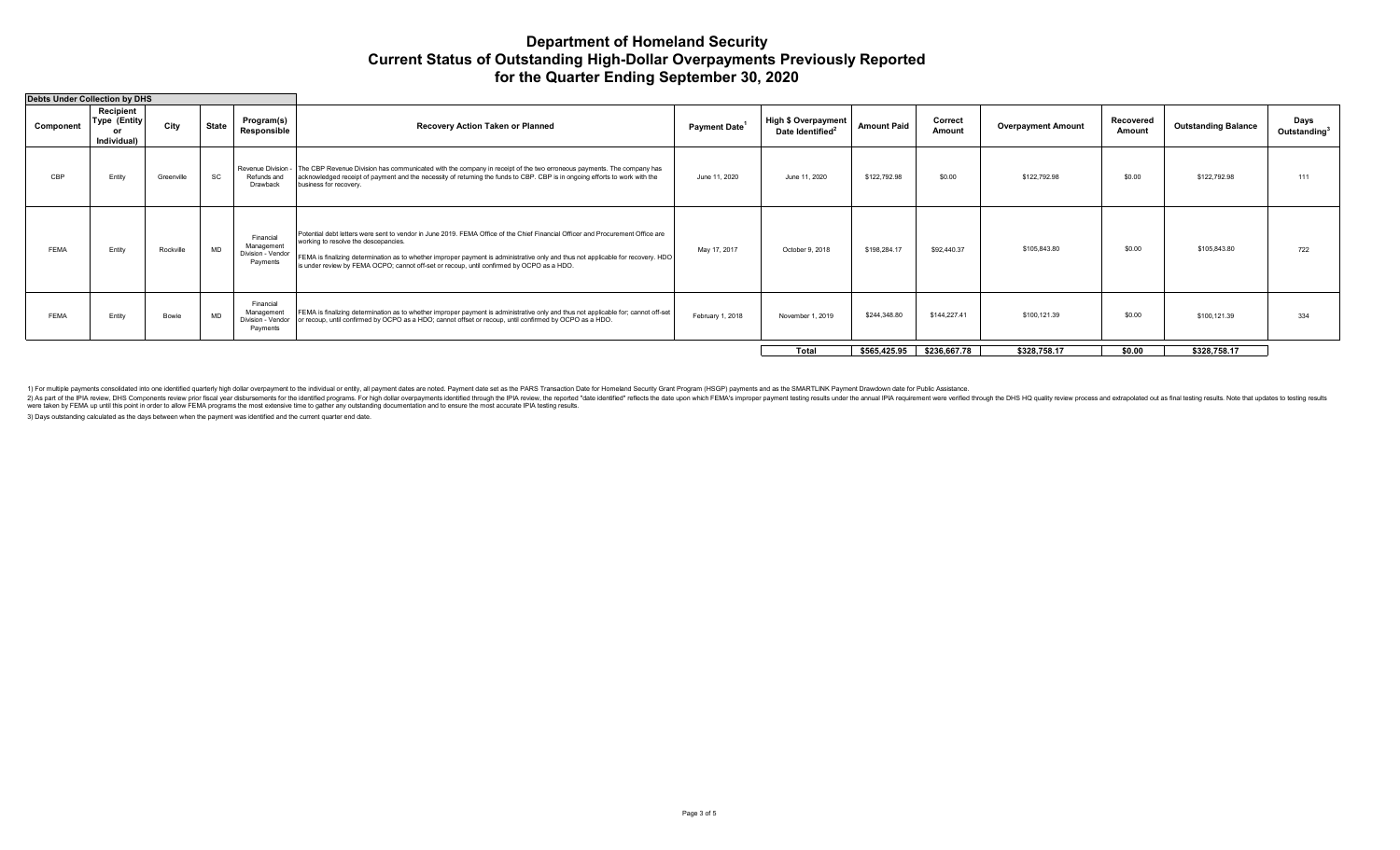# **Department of Homeland Security Current Status of Outstanding High-Dollar Overpayments Previously Reported for the Quarter Ending September 30, 2020**

| Debts Sent to Treasury Offset Program for Collection |                                                |                     |              |                                                              |                                                                                                                                                                                                                                                                                                                                                                                                                                                                                                                                                                                                                                                                                                                                                                                                                                                                                                          |                     |                                               |                    |                   |                       |                     |                               |
|------------------------------------------------------|------------------------------------------------|---------------------|--------------|--------------------------------------------------------------|----------------------------------------------------------------------------------------------------------------------------------------------------------------------------------------------------------------------------------------------------------------------------------------------------------------------------------------------------------------------------------------------------------------------------------------------------------------------------------------------------------------------------------------------------------------------------------------------------------------------------------------------------------------------------------------------------------------------------------------------------------------------------------------------------------------------------------------------------------------------------------------------------------|---------------------|-----------------------------------------------|--------------------|-------------------|-----------------------|---------------------|-------------------------------|
| Component                                            | Recipient<br>Type<br>(Entity or<br>Individual) | City                | <b>State</b> | Program(s)<br>Responsible                                    | <b>Recovery Action Taken or Planned</b>                                                                                                                                                                                                                                                                                                                                                                                                                                                                                                                                                                                                                                                                                                                                                                                                                                                                  | <b>Payment Date</b> | <b>High \$ Overpayment</b><br>Date Identified | <b>Amount Paid</b> | Correct<br>Amount | Overpayment<br>Amount | Recovered<br>Amount | Outstanding<br><b>Balance</b> |
| <b>FEMA</b>                                          | Entity                                         | Farmington<br>Mills | MI           | <b>Financial Management</b><br>Division - Vendor<br>Payments | Notice of potential Debt sent to vendor for resolution of improper transaction.<br>Transaction was improper due to nonsubmission of supporting documentation.<br>The incentive fee for the time period of June 23, 2014 - June 27, 2014, for the<br>vendor was 6% when it should have only received 3%. The contract, under SSPA-<br>3 it states that they must have an error rate of less than 10% to get the 6%<br>incentive payment and therefore would only qualify for a 3% incentive. The error<br>rate for this period was 11%. Thus the total incentive should have been<br>\$54,384.59 not \$108,769.17. The Bill for Collection was sent on March 8, 2018 to<br>FEMA Finance Center by the Contracting Officer. The AON Contractor has put in<br>Appeal and the Notice of Debt Letter. As no repayment has been received by<br>FEMA, the balance has been deferred to Treasury for collection. | November 25, 2014   | December 31, 2016                             | \$108,769.17       | \$54,384.59       | \$54,384.58           | \$0.00              | \$54,384.58                   |
|                                                      |                                                |                     |              |                                                              |                                                                                                                                                                                                                                                                                                                                                                                                                                                                                                                                                                                                                                                                                                                                                                                                                                                                                                          |                     | <b>Total</b>                                  | \$108,769.17       | \$54,384.59       | \$54,384.58           | \$0.00              | \$54,384.58                   |
|                                                      |                                                |                     |              |                                                              |                                                                                                                                                                                                                                                                                                                                                                                                                                                                                                                                                                                                                                                                                                                                                                                                                                                                                                          |                     |                                               |                    |                   |                       |                     |                               |